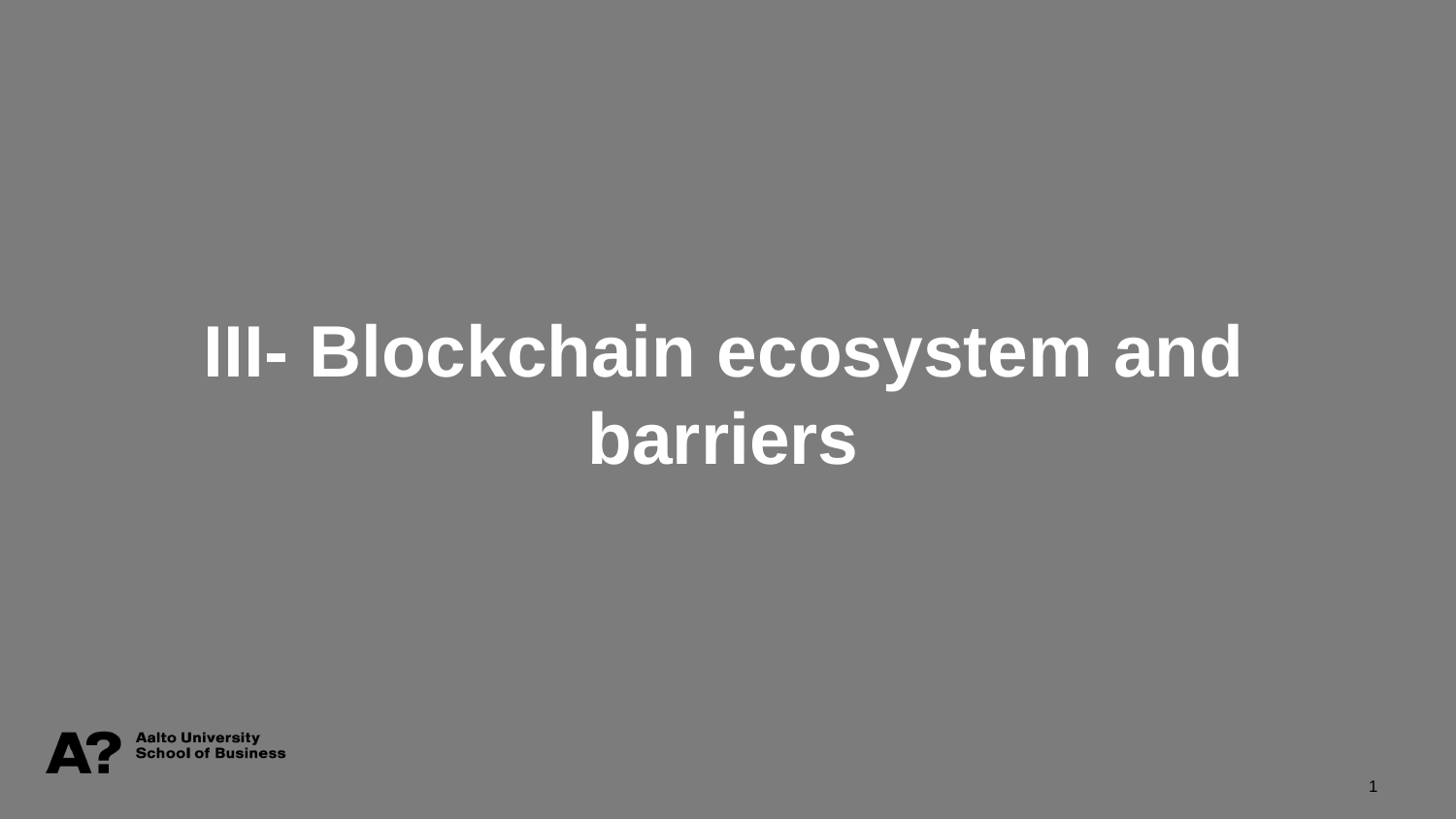## **Blockchain ecosystem**

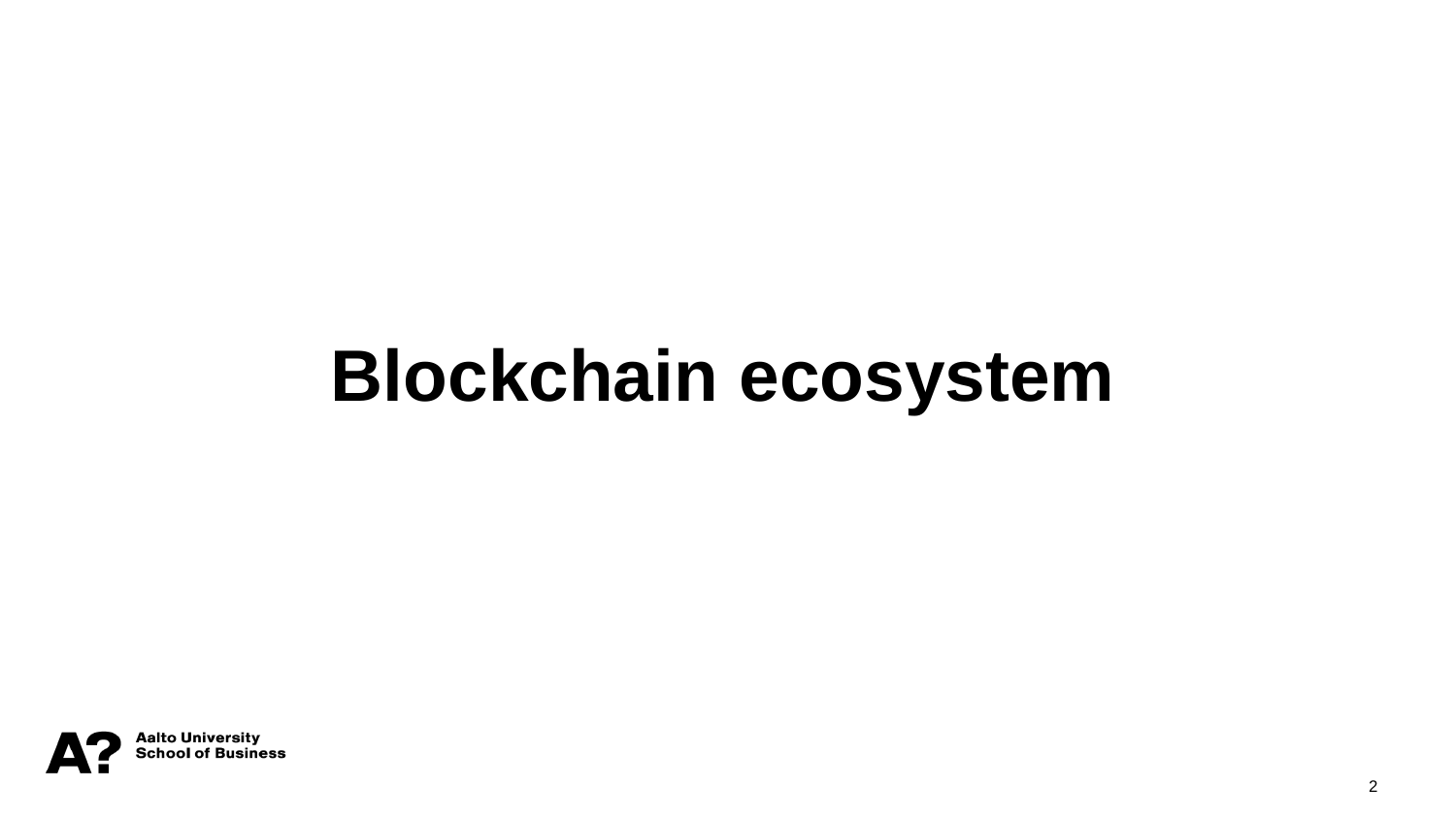